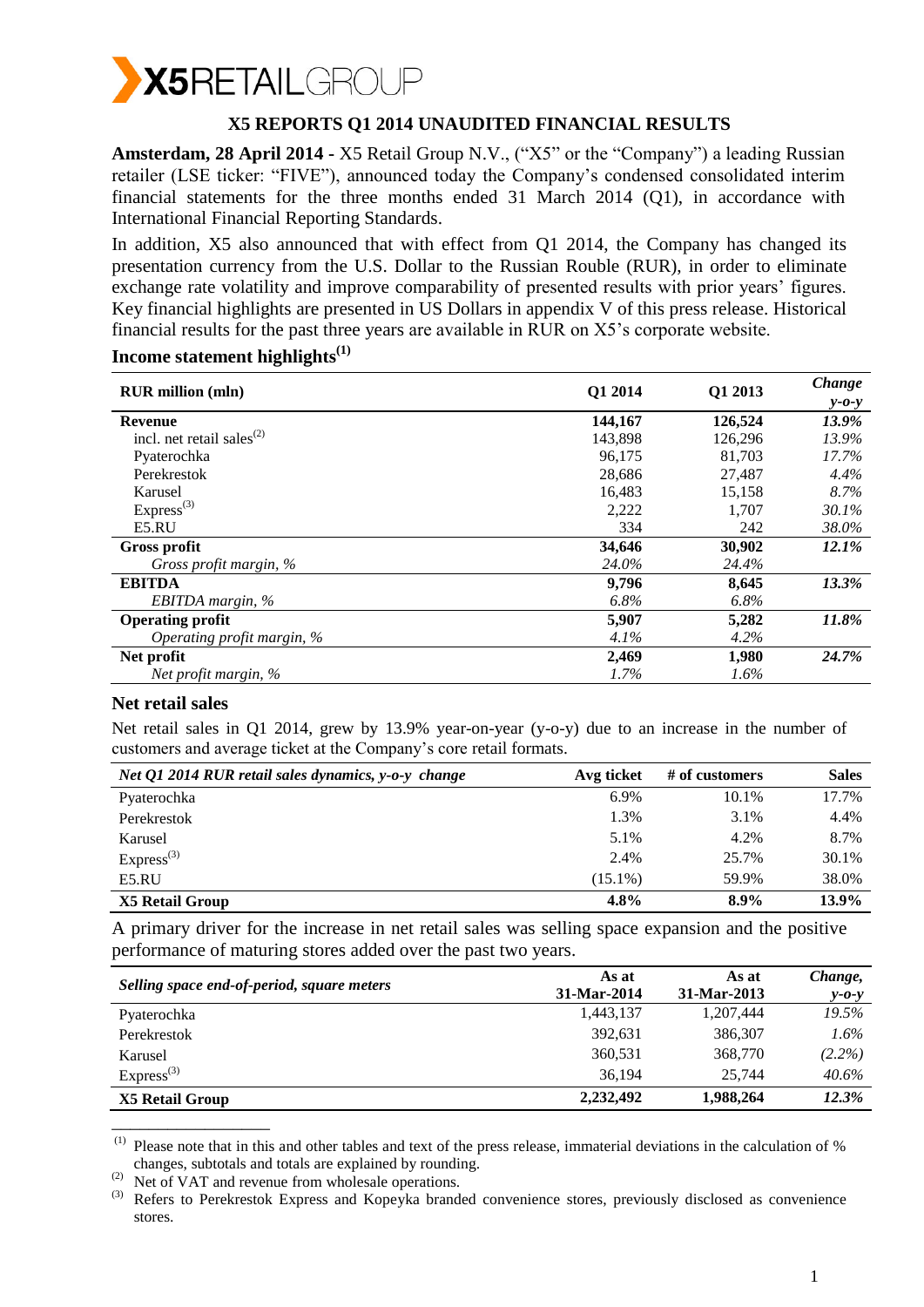

The Company's net retail sales were also positively impacted by the following operational improvements, which also impacted like-for-like sales in the first quarter of 2014:

- Positive changes in basket composition and increased volume;
- Active and effective promo and marketing campaigns during the quarter;
- Assortment rotation and improvements, particularly in fresh categories; and
- Improvements in logistics' service levels and product availability on shelves.

| LFL $^{(1)}$ results, growth y-o-y | <b>Sales</b> | <b>Traffic</b> | <b>Basket</b> |
|------------------------------------|--------------|----------------|---------------|
| Pyaterochka                        | 8.2%         | 0.2%           | 8.1%          |
| Perekrestok                        | 0.4%         | $(0.6\%)$      | 1.0%          |
| Karusel                            | 6.3%         | 1.7%           | 4.6%          |
| <b>Express</b>                     | 3.8%         | $0.1\%$        | 3.7%          |
| X5 Retail Group                    | $6.3\%$      | $0.1\%$        | $6.1\%$       |

#### **Gross profit margin**

\_\_\_\_\_\_\_\_\_\_\_\_\_\_\_\_\_\_\_\_\_\_\_

The Company's gross profit margin in Q1 2014 amounted to 24.0%, a 39 basis point (bp) decline compared to Q1 2013. The decrease was primarily due to the lower commercial margin at Perekrestok and Karusel due to an increase in promotional campaigns at these formats as well as X5's overall stable price environment before and after the 2014 New Year holiday. These were partially offset by an improvement in Pyaterochka's Q1 2014 commercial margin, lower Company shrinkage and to a lesser extent logistics costs in Q1 2014.

| Q1 2014<br><b>RUR</b> mln |           | Q1 2013   | Change     |
|---------------------------|-----------|-----------|------------|
|                           |           |           | $y$ -0-y   |
| Staff costs               | (12, 104) | (10,780)  | 12.3%      |
| % of revenue              | 8.4%      | 8.5%      | $(12)$ bp  |
| Lease expenses            | (6,598)   | (5,323)   | 24.0%      |
| % of revenue              | $4.6\%$   | 4.2%      | 37bp       |
| D&A                       | (3,889)   | (3,362)   | 15.6%      |
| % of revenue              | 2.7%      | $2.7\%$   | 4bp        |
| <b>Utilities</b>          | (3,499)   | (3,072)   | 13.9%      |
| % of revenue              | 2.4%      | 2.4%      | 0 bp       |
| Other store costs         | (2,345)   | (2,144)   | 9.3%       |
| % of revenue              | $1.6\%$   | $1.7\%$   | $(7)$ bp   |
| Third party services      | (1,092)   | (831)     | 31.5%      |
| % of revenue              | $0.8\%$   | $0.7\%$   | 10 bp      |
| Other expenses            | (1,265)   | (1,531)   | $(17.4\%)$ |
| % of revenue              | $0.9\%$   | 1.2%      | $(32)$ bp  |
| Total SG&A                | (30,791)  | (27, 043) | 13.9%      |
| % of revenue              | 21.4%     | 21.4%     | $(0)$ bp   |

#### **Selling, general and administrative (SG&A) expenses**

Staff costs, as a percentage of revenue, in Q1 2014 decreased by 12 bp to 8.4% mainly due to lower base salaries of retail personnel as % of revenue.

Lease expenses in Q1 2014, as a percentage of revenue, increased y-o-y by 37 bp to 4.6% primarily due to an increase in our average lease rates, new store openings and the subsequent increase in the proportion of leased space as a percentage of our total real estate portfolio. As a percentage of X5's total real estate portfolio, leased space accounted for 56.6% at 31 March 2014 compared to 54.5% at 31 March 2013.

 $<sup>(1)</sup>$  LFL comparisons of retail sales between two periods are comparisons of retail sales in local currency (including</sup> VAT) generated by the relevant stores. The stores that are included in LFL comparisons are those that have operated for at least twelve full months. Their sales are included in LFL calculation starting from the day of the store's opening. We include all stores that fit our LFL criteria in each reporting period.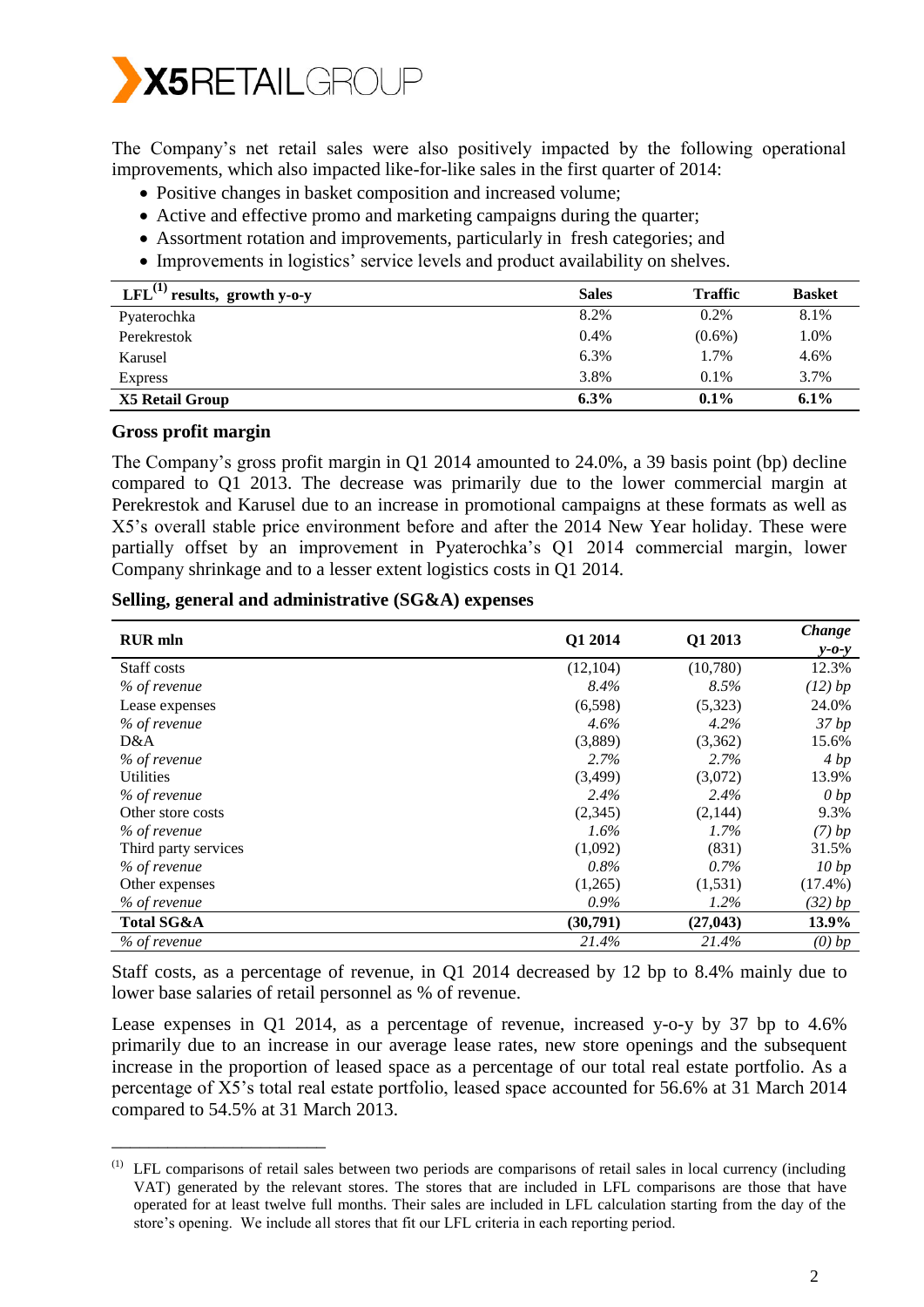

Depreciation, utilities, and other store costs (primarily maintenance and repair) changed immaterially as a percentage of revenue, in Q1 2014 compared to Q1 2013.

In Q1 2014, third party services, as a percentage of revenue, were higher by 10 bp compared to Q1 2013 primarily due to an increase in advertising and marketing expense.

Other expenses in Q1 2014, as percentage of revenue, decreased by 32 bp compared to Q1 2013 primarily due to a decrease in provision accruals.

As a result of the factors discussed above, EBITDA in Q1 2014 totaled RUR 9,796 mln, or 6.8% of revenue compared to RUR 8,645 mln, or 6.8% of revenue, in the corresponding period of 2013.

#### **Non-operating gains and losses**

| <b>RUR</b> mln           | Q1 2014 | Q1 2013 | Change<br>$y - 0 - y$ |
|--------------------------|---------|---------|-----------------------|
| <b>Operating profit</b>  | 5,907   | 5,282   | 11.8%                 |
| Net finance costs        | (2,674) | (2,696) | $(0.8\%)$             |
| Net FX Result            | (25)    | 50      | n/a                   |
| <b>Profit before Tax</b> | 3,208   | 2,636   | 21.7%                 |
| Income Tax Expense       | (739)   | (656)   | 12.5%                 |
| Net profit               | 2,469   | 1,980   | 24.7%                 |
| Net profit margin, %     | 1.7%    | $1.6\%$ |                       |

Net finance costs in Q1 2014 decreased by 0.8% y-o-y. The weighted average effective interest rate on X5's total debt for Q1 2014 amounted to 8.8% per annum in line with Q1 2013.

In Q1 2014, X5's effective tax rate was 23.0% compared to 24.9% in the corresponding period of 2013. The Russian statutory income tax rate for both periods was 20.0%. The difference between X5's effective and statutory tax rates is primarily due to certain non-deductible expenses.

#### **Consolidated cash flow**

| <b>RUR</b> mln                                                          | O1 2014   | Q1 2013 | Change<br>$y$ - $o$ -y |
|-------------------------------------------------------------------------|-----------|---------|------------------------|
| Net cash (used in)/ generated from operating activities                 | (4,632)   | 866     | n/a                    |
| Net cash from operating activities before changes in<br>working capital | 9.196     | 8.807   | $4.4\%$                |
| Change in working capital                                               | (10, 120) | (4,081) | 148.0%                 |
| Net interest and income tax paid                                        | (3,708)   | (3,860) | $(4.0\%)$              |
| Net cash used in investing activities                                   | (4,289)   | (3,204) | $(33.9\%)$             |
| Net cash generated from/(used in) financing activities                  | 6,135     | (2,484) | n/a                    |
| Net decrease in cash $\&$ cash equivalents                              | (2,786)   | (4,822) | $(42.2\%)$             |

The Company recorded net cash used in operating activities in Q1 2014 primarily due to a negative change in working capital that was partially offset by lower income tax paid and higher net cash from operating activities before changes in working capital.

In Q1 2014, inventories decreased by RUR 811 mln due to the seasonal buildup of inventories in Q4 2013 to meet increased demand during the holiday period and lower purchases during Q1 2014 reflecting demand normalization, which also resulted in a decrease in trade payables of RUR 11,256 mln.

Trade and other accounts receivable decreased by RUR 390 mln in Q1 2014 due to improvements in collection of receivables from suppliers.

Net cash used in investing activities, which generally consisted of payments for property, plant and equipment totaled RUR 4,289 mln in Q1 2014, compared to RUR 3,204 mln in Q1 2013, and reflects higher expenditures for store expansion and refurbishment.

Net cash generated from financing activities in Q1 2014 totaled RUR 6,135 mln compared to net cash used in financing activities of RUR 2,484 mln in Q1 2013. In Q1 2014, X5 raised debt to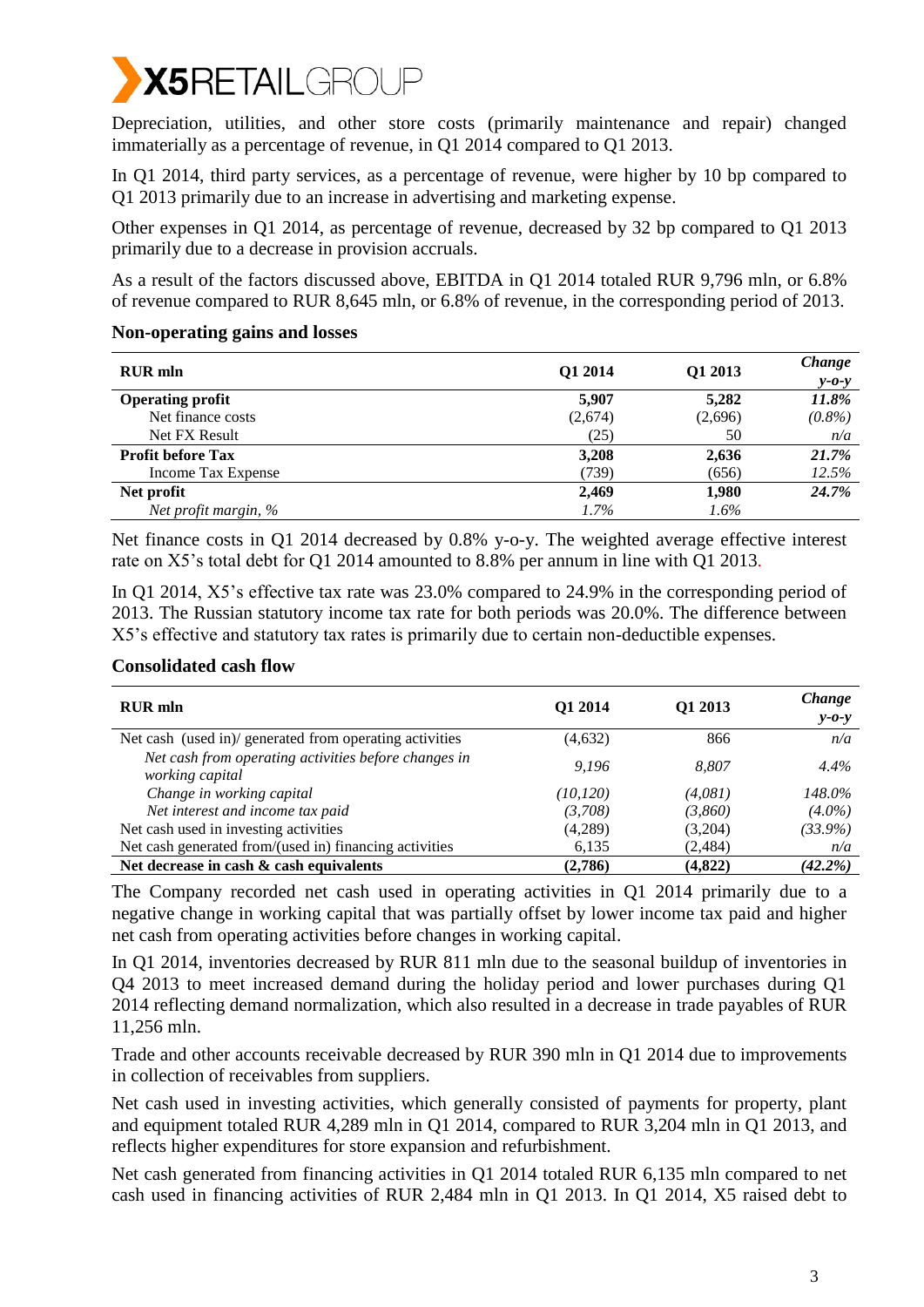# **X5RETAILGROUP**

finance expansion and working capital requirements as well as to refinance a portion of the Company's short-term debt.

## **Liquidity update**

 $\overline{\phantom{a}}$  , where  $\overline{\phantom{a}}$ 

| <b>RUR</b> mln                 | $31-Mar-14$   | % in total | 31-Dec-13     | % in total |
|--------------------------------|---------------|------------|---------------|------------|
| <b>Total debt</b>              | 116,735       |            | 110,523       |            |
| Short-term debt                | 32,169        | 27.6%      | 30,680        | 27.8%      |
| Long-term debt                 | 84,566        | 72.4%      | 79,843        | 72.2%      |
| Net debt                       | 111,910       |            | 102.911       |            |
| Denominated in USD             |               | $0.0\%$    |               | $0.0\%$    |
| Denominated in RUR             | 111,910       | 100.0%     | 102.911       | 100.0%     |
| <b>Net debt/EBITDA</b>         | $2.83x^{(1)}$ |            | $2.68x^{(2)}$ |            |
| <b>EBITDA/Interest expense</b> | $3.60x^{(1)}$ |            | $3.48x^{(2)}$ |            |

At 31 March 2014, the Company's total debt amounted to RUR 116,735, of which 27.6% was short-term debt and 72.4% long-term debt.

At 31 March 2014, the Company had access to RUR 112.7 billion in undrawn credit lines with major Russian and international banks.

 $^{(1)}$  Based on consolidated EBITDA of RUR 39,501 mln. and interest expense of RUR 10,975 mln.

<sup>&</sup>lt;sup>(2)</sup> Based on consolidated EBITDA of RUR 38,350 mln. and interest expense of RUR 11,004 mln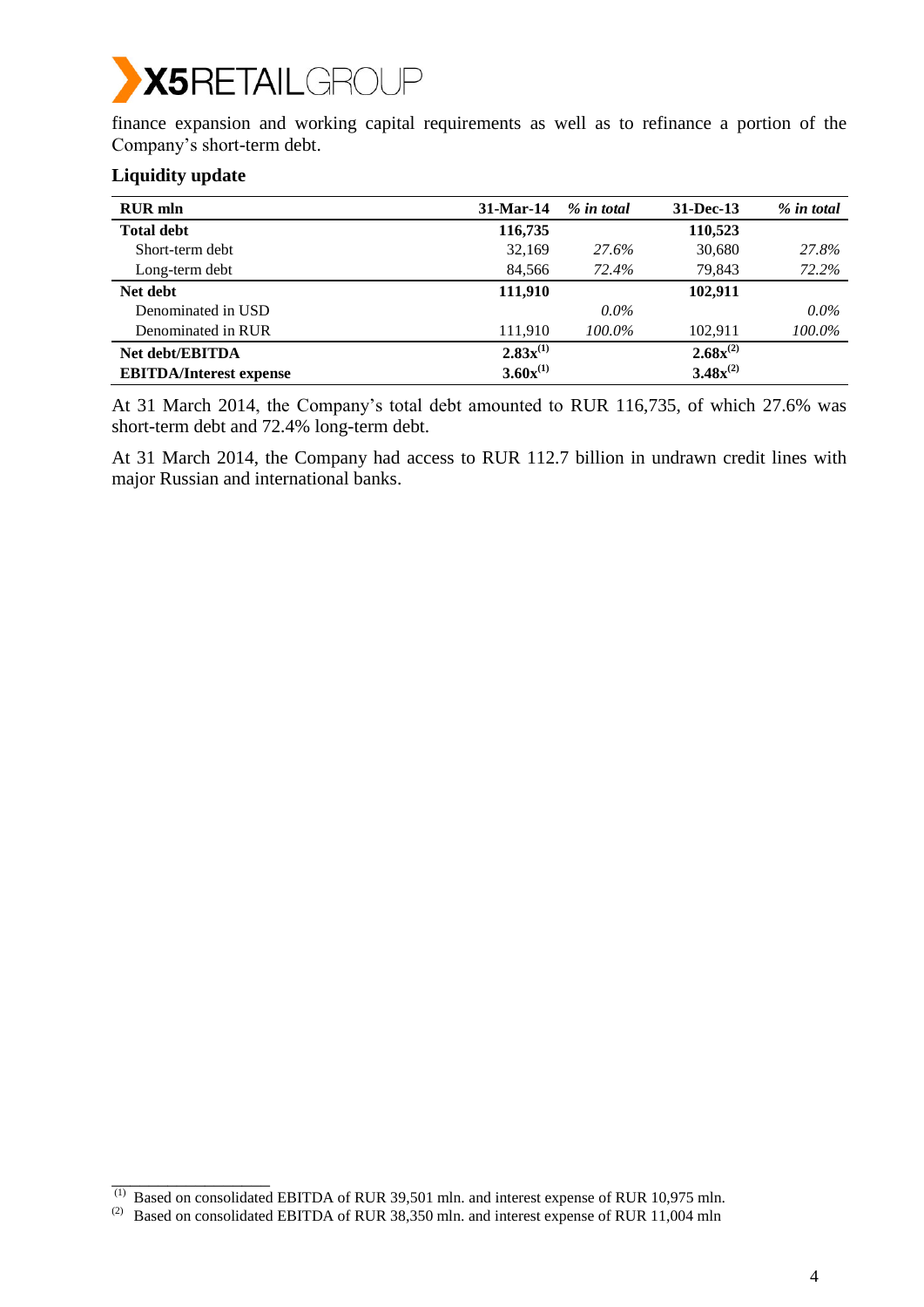

#### **Note to Editors:**

X5 Retail Group N.V. (LSE: FIVE, Moody's - "B2", S&P - "B+") is a leading Russian food retailer. The Company operates several retail formats: the chain of economy class stores under the Pyaterochka brand, the supermarket chain under the Perekrestok brand, the hypermarket chain under the Karusel brand, Express convenience stores under various brands and the online retail channel under the E5.RU brand.

At 31 March 2014, X5 had 4,618 Company-operated stores. It has the leading market position in both Moscow and St. Petersburg and a significant presence in the European part of Russia. Its store base includes 3,966 Pyaterochka economy-class stores, 384 Perekrestok supermarkets, 81 Karusel hypermarkets and 187 Express stores. The Company operates 32 DCs and 1,690 Company-owned trucks across the Russian Federation.

For the full year 2013, revenue totaled RUR 534,560 mln, EBITDA reached RUR 38,350 mln, and net income amounted to RUR 10,984 mln. In Q1 2014, revenue totaled RUR 144,167 mln, EBITDA reached RUR 9,796 mln, and net income amounted to RUR 2,469 mln.

X5's Shareholder structure is as follows: Alfa Group – 47.86%, founders of Pyaterochka – 14.43%, X5 Directors – 0.02%, treasury shares – 0.08%, free float – 37.61%.

#### *Forward looking statements:*

*This announcement includes statements that are, or may be deemed to be, "forward-looking statements". These forward-looking statements can be identified by the fact that they do not only relate to historical or current events. Forward-looking statements often use words such as "anticipate", "target", "expect", "estimate", "intend", "expected", "plan", "goal", "believe", or other words of similar meaning.*

*By their nature, forward-looking statements involve risk and uncertainty because they relate to future events and circumstances, a number of which are beyond X5 Retail Group N.V.'s control. As a result, actual future results may differ materially from the plans, goals and expectations set out in these forward-looking statements.* 

*Any forward-looking statements made by or on behalf of X5 Retail Group N.V. speak only as at the date of this announcement. Save as required by any applicable laws or regulations, X5 Retail Group N.V. undertakes no obligation publicly to release the results of any revisions to any forward-looking statements in this document that may occur due to any change in its expectations or to reflect events or circumstances after the date of this document.*

**Contacts: Gregory Madick Executive IR Director Tel.: +7 (495) 502-9783 e-mail: [Gregory.Madick@x5.ru](mailto:Gregory.Madick@x5.ru)**

**Andrey Napolnov, CFA Senior IR manager Tel.: +7 (495) 662-8888, ext. 22-455 e-mail: [Andrey.Napolnov@x5.ru](mailto:Andrey.Napolnov@x5.ru)**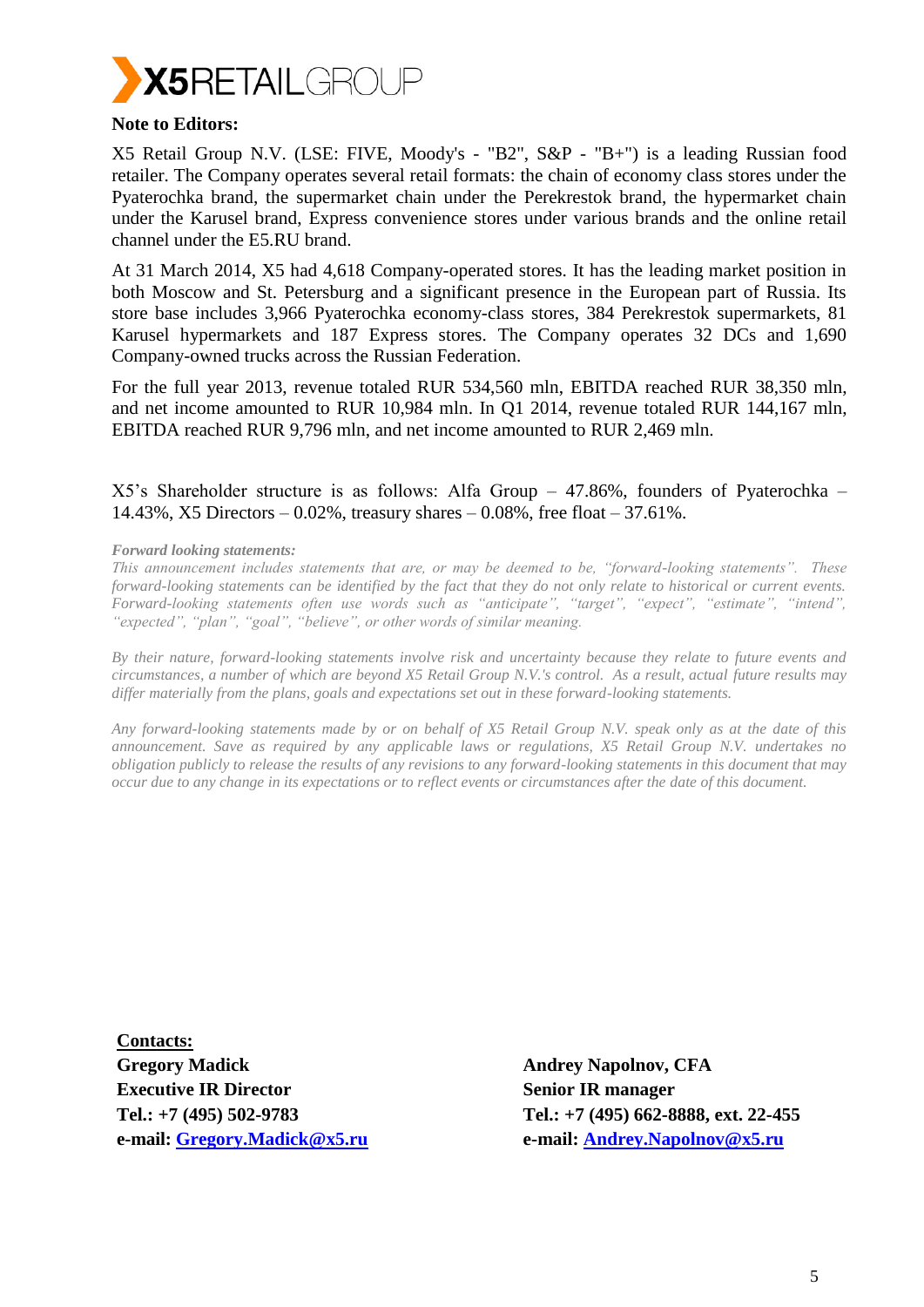

# **Appendix I**

## **Condensed Consolidated Interim Statement of Profit or Loss for the three months ended 31 March 2014**

|                                                                                                                        | Three months ended |           |
|------------------------------------------------------------------------------------------------------------------------|--------------------|-----------|
|                                                                                                                        | 31-Mar-14          | 31-Mar-13 |
|                                                                                                                        |                    |           |
| <b>Revenue</b>                                                                                                         | 144,167            | 126,524   |
| Cost of sales                                                                                                          | (109, 521)         | (95, 622) |
| <b>Gross profit</b>                                                                                                    | 34,646             | 30,902    |
| Selling, general and administrative expenses                                                                           | (30,791)           | (27,043)  |
| Lease/sublease and other income                                                                                        | 2,052              | 1,423     |
| <b>Operating profit</b>                                                                                                | 5,907              | 5,282     |
| Finance costs                                                                                                          | (2,684)            | (2,713)   |
| Finance income                                                                                                         | 10                 | 17        |
| Net foreign exchange (loss)/gain                                                                                       | (25)               | 50        |
| Profit before tax                                                                                                      | 3,208              | 2,636     |
| Income tax expense                                                                                                     | (739)              | (656)     |
| Profit for the period                                                                                                  | 2,469              | 1,980     |
| Profit for the period attributable to:                                                                                 |                    |           |
| Equity holders of the parents                                                                                          | 2,469              | 1,980     |
| Basic earnings per share for profit attributable to the equity holders<br>of the parent (expressed in RUB per share)   | 36.40              | 29.20     |
| Diluted earnings per share for profit attributable to the equity<br>holders of the parent (expressed in RUB per share) | 36.40              | 29.19     |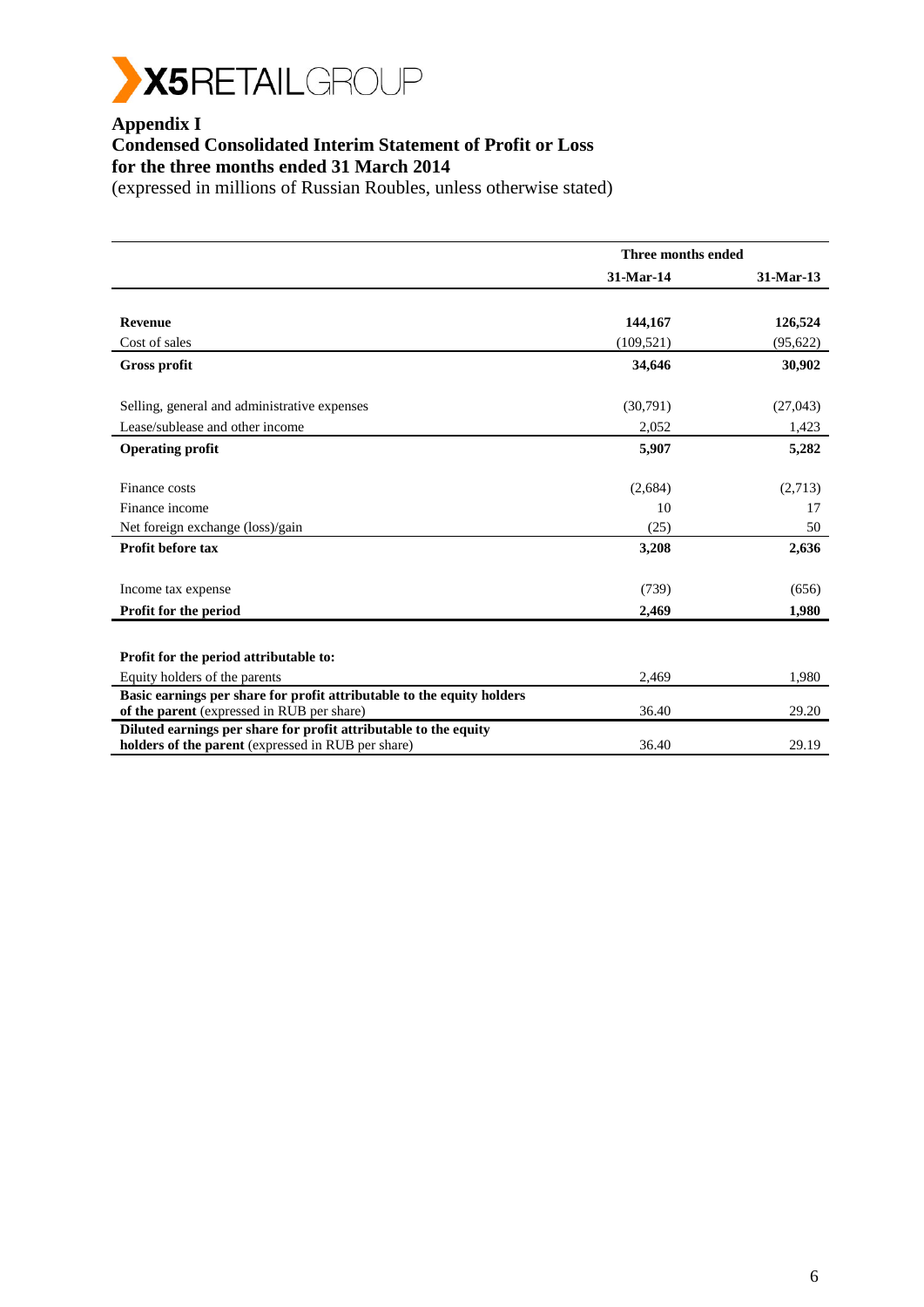

# **Appendix II**

## **Condensed Consolidated Interim Statement of Comprehensive Income for the three months ended 31 March 2014**

|                                                                                                                                                                  | Three months ended |              |
|------------------------------------------------------------------------------------------------------------------------------------------------------------------|--------------------|--------------|
|                                                                                                                                                                  | 31-Mar-14          | 31-Mar-13    |
| <b>Profit for the period</b>                                                                                                                                     | 2,469              | 1,980        |
| Other comprehensive loss<br>Items that may be reclassified subsequently to profit and loss                                                                       |                    |              |
| Exchange differences on translation from functional to presentation currency<br>Total items that may be reclassified subsequently to profit and loss, net of tax | (23)<br>(23)       | (10)<br>(10) |
| Other comprehensive loss, net of tax                                                                                                                             | (23)               | (10)         |
| Total comprehensive income for the period, net of tax                                                                                                            | 2,446              | 1,970        |
| Total comprehensive income for the period attributable to:<br>Equity holders of the parent                                                                       | 2,446              | 1,970        |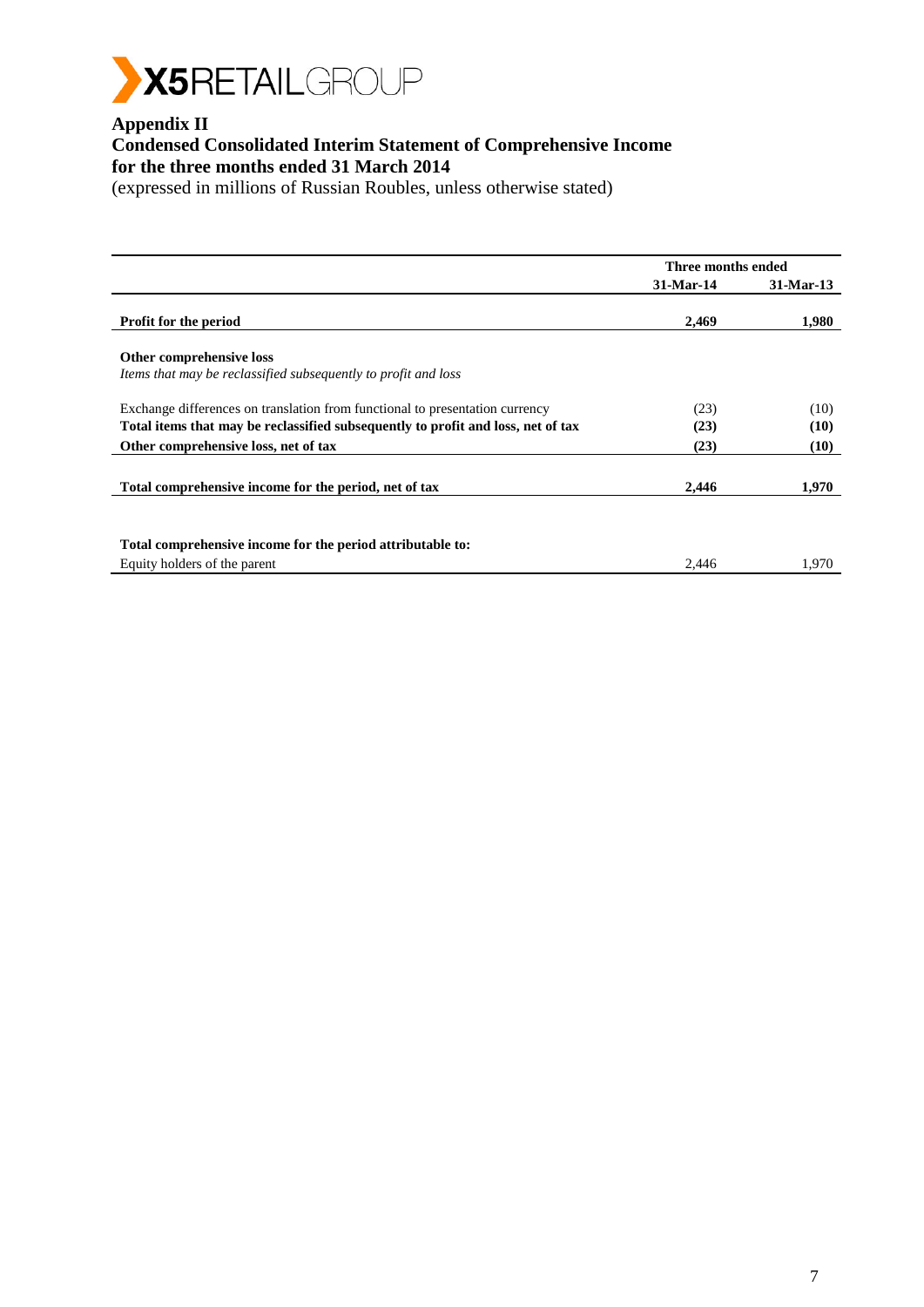

# **Appendix III**

# **Condensed Consolidated Interim Statement of Financial Position at 31 March 2014**

|                                                     | 31 March 2014 | 31 December 2013 |
|-----------------------------------------------------|---------------|------------------|
| <b>ASSETS</b>                                       |               |                  |
| <b>Non-current assets</b>                           |               |                  |
| Property, plant and equipment                       | 134,309       | 134,998          |
| Investment property                                 | 3,268         | 3,468            |
| Goodwill                                            | 64,428        | 64,503           |
| Intangible assets                                   | 13,543        | 13,979           |
| Prepaid leases                                      | 1,453         | 1,526            |
| Investment in associates                            | 68            | 68               |
| Available-for-sale investments                      | 210           | 210              |
| Other non-current assets                            | 1,780         | 1,717            |
| Deferred tax assets                                 | 2,233         | 4,946            |
|                                                     | 221,292       | 225,415          |
| <b>Current assets</b>                               |               |                  |
| Inventories                                         | 36,602        | 37,465           |
| Loans originated                                    | 7             | 7                |
| Trade and other accounts receivable                 | 15,585        | 15,343           |
| Current income tax receivable                       | 2,509         | 2,165            |
| VAT and other taxes recoverable                     | 13,636        | 13,897           |
| Cash and cash equivalents                           | 4,825         | 7,611            |
|                                                     | 73,164        | 76,488           |
|                                                     |               |                  |
| <b>Total assets</b>                                 | 294,456       | 301,903          |
|                                                     |               |                  |
| <b>EQUITY AND LIABILITIES</b>                       |               |                  |
| Equity attributable to equity holders of the parent |               |                  |
| Share capital                                       | 2,456         | 2,456            |
| Share premium                                       | 46,126        | 46,126           |
| Cumulative translation reserve                      | (67)          | (44)             |
| Retained earnings                                   | 31,567        | 29,098           |
| Share based payments                                | 190           | 170              |
| <b>Total equity</b>                                 | 80,272        | 77,806           |
|                                                     |               |                  |
| <b>Non-current liabilities</b>                      |               |                  |
| Long-term borrowings                                | 84,566        | 79,843           |
| Deferred tax liabilities                            | 2,501         | 5,339            |
| Long-term deferred revenue                          | 19            | 21               |
|                                                     | 87,086        | 85,203           |
| <b>Current liabilities</b>                          |               |                  |
| Trade accounts payable                              | 69,528        | 81,050           |
| Short-term borrowings                               | 32,169        | 30,680           |
| Short-term finance lease payables                   |               | 4                |
| Interest accrued                                    | 931           | 814              |
| Short-term deferred revenue                         | 201           | 159              |
| Current income tax payable                          | 264           | 238              |
| Provisions and other liabilities                    | 24,005        | 25,949           |
|                                                     | 127,098       | 138,894          |
| <b>Total liabilities</b>                            | 214,184       | 224,097          |
|                                                     |               |                  |
| <b>Total equity and liabilities</b>                 | 294,456       | 301,903          |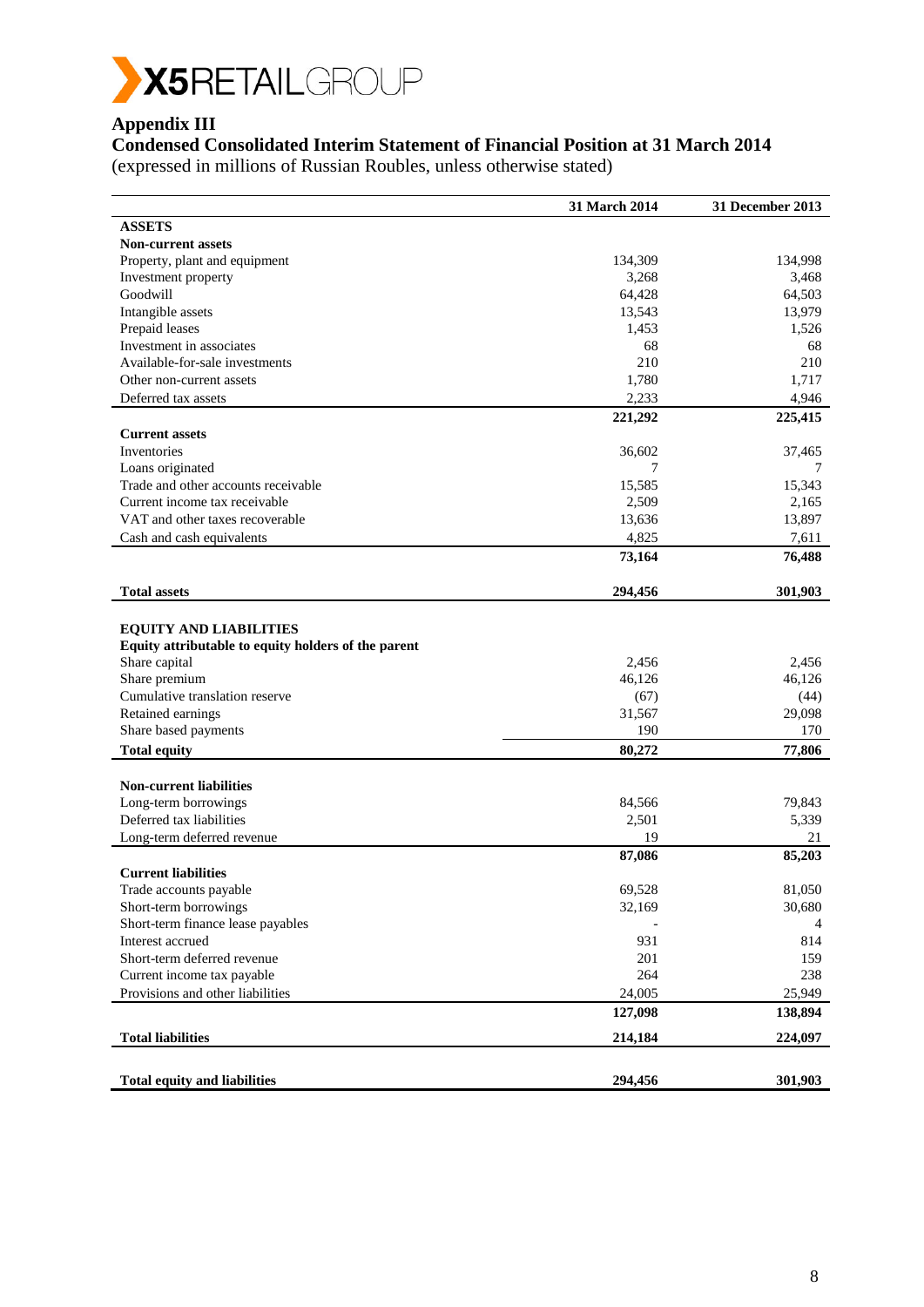

#### **Appendix IV**

# **Condensed Consolidated Interim Statement of Cash Flows**

**for the three months ended 31 March 2014**

|                                                                             | 3 months ended |           |
|-----------------------------------------------------------------------------|----------------|-----------|
|                                                                             | 31-Mar-14      | 31-Mar-13 |
| Profit before tax                                                           | 3,208          | 2,636     |
| Adjustments for:                                                            |                |           |
| Depreciation, amortisation and impairment of property, plant and equipment, | 3,823          | 3,277     |
| investment property and intangible assets                                   |                |           |
| Gain on disposal of property, plant and equipment and intangible assets     | (496)          | (82)      |
| Finance costs, net                                                          | 2,674          | 2,696     |
| Impairment/(reversal) of trade and other accounts receivable                | 32             | (30)      |
| Share-based options expense/(income)                                        | 19             | (47)      |
| Amortisation and impairment of prepaid lease                                | 65             | 85        |
| Net foreign exchange loss/(gain)                                            | 25             | (50)      |
| Other non-cash items                                                        | (154)          | 322       |
| Net cash from operating activities before changes in working capital        | 9,196          | 8,807     |
| Decrease in trade and other accounts receivable                             | 390            | 2,657     |
| Decrease in inventories                                                     | 811            | 2,620     |
| Decrease in trade payable                                                   | (11,256)       | (10, 951) |
| (Decrease)/increase in other accounts payable                               | (65)           | 1,593     |
| Net cash (used in)/ generated from operations                               | (924)          | 4,726     |
|                                                                             |                |           |
| Interest paid                                                               | (2,456)        | (2,403)   |
| Interest received                                                           | 9              | 6         |
| Income tax paid                                                             | (1,261)        | (1,463)   |
| Net cash flows (used in) / generated from operating activities              | (4, 632)       | 866       |
|                                                                             |                |           |
| <b>Cash flows from investing activities</b>                                 |                |           |
| Purchase of property, plant and equipment<br>Prepaid lease                  | (4,635)        | (3,248)   |
|                                                                             | (42)           | (10)      |
| Acquisition of subsidiaries                                                 | (54)           | (223)     |
| Proceeds from sale of property, plant and equipment and intangible assets   | 643            | 478       |
| Purchase of intangible assets                                               | (201)          | (201)     |
| Net cash used in investing activities                                       | (4,289)        | (3,204)   |
| <b>Cash flows from financing activities</b>                                 |                |           |
| Proceeds from loans                                                         | 9,263          | 15,330    |
| Repayment of loans                                                          | (3, 124)       | (17,800)  |
| Principal payments on finance lease obligations                             | (4)            | (14)      |
| Net cash generated from/(used in) financing activities                      | 6,135          | (2, 484)  |
| Net decrease in cash and cash equivalents                                   | (2,786)        | (4,822)   |
|                                                                             |                |           |
| Movements in cash and cash equivalents                                      |                |           |
| Cash and cash equivalents at the beginning of the period                    | 7,611          | 12,388    |
| Net decrease in cash and cash equivalents                                   | (2,786)        | (4,822)   |
| Cash and cash equivalents at the end of the period                          | 4,825          | 7,566     |